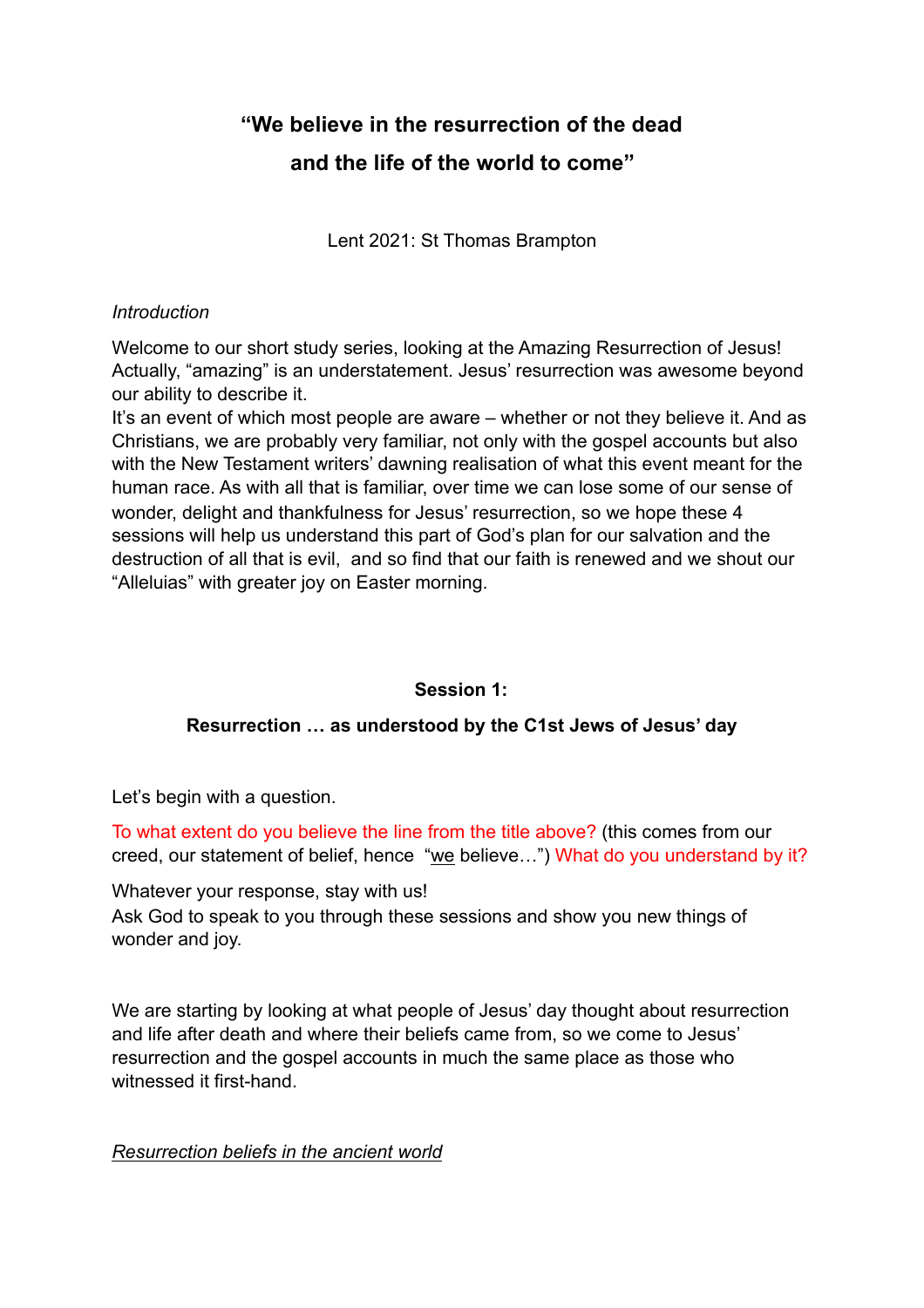The Jews believed in Resurrection …. But not as we understand it!

For them, it was a concept that developed over time, not just as their understanding of God grew but as they absorbed, refined or rejected ideas / beliefs from other cultures and religions – the idea of resurrection was not exclusive to the people of Israel! Pagan cults and religions of the ancient world had many legends of gods dying and rising – for example Osiris in Egyptian mythology, Dionysus in Greek.

Those with particular geographical proximity to the Israelites were…

**… The Egyptians** certainly believed in an afterlife! Think of all those tombs and mummies buried with paraphernalia from their earthly lives!

If there can be a generalisation, Egyptians believed in the basic goodness of human life, so they saw no need to change this and it was thought that people lived on in much the same way as they had done before death – but with the gods, in a state of bliss. So they needed all their stuff!

But not everyone made it to bliss. *'The Book of the Dead'*, an ancient Egyptian funerary text from c 1550BC, describes the entrance to bliss as dependent on knowing the right answers to questions about moral conduct. Apparently it mattered not what your moral conduct had been: you just needed to know the right answers!

In contrast, for the **Mesopotamians**, there was no hope of survival. The gods kept life to themselves; death was simply part of human life, with no moral or religious significance and viewed with deep pessimism. So the philosophy was to eat, drink and be merry while they could…

Different again were the **Canaanite** belief in the on-going existence of the soul and the **Babylonian** concept of a shadowy existence in a bleak underworld .

Can you identify echoes of – or even parallels with – any of these ideas in beliefs / attitudes in our own time?

The people of our Old Testament were not unaware of these ideas. Some they rejected. (The Egyptian faith in the secular material world was abhorrent to the Israelites and may have been the reason the latter chose not to think much, or very deeply, about the afterlife.) But they were more ambivalent or accepting of ideas and legends from other cultures. Passages such **Isaiah 24**, (God's judgement on the earth),that we probably think of as Jewish in origin, have strong parallels with ideas from both Canaanite and Babylonian myths….

# *Resurrection in the Old Testament*

Let's move on now to c 587BC and join the Israelites who have been carried off by the mighty Assyrians, into exile in Babylon.

Here the prophet Ezekiel – along with his compatriots longing to return to their homeland – had his famous vision of a valley of dry bones rising up from the earth, acquiring flesh and becoming human figures.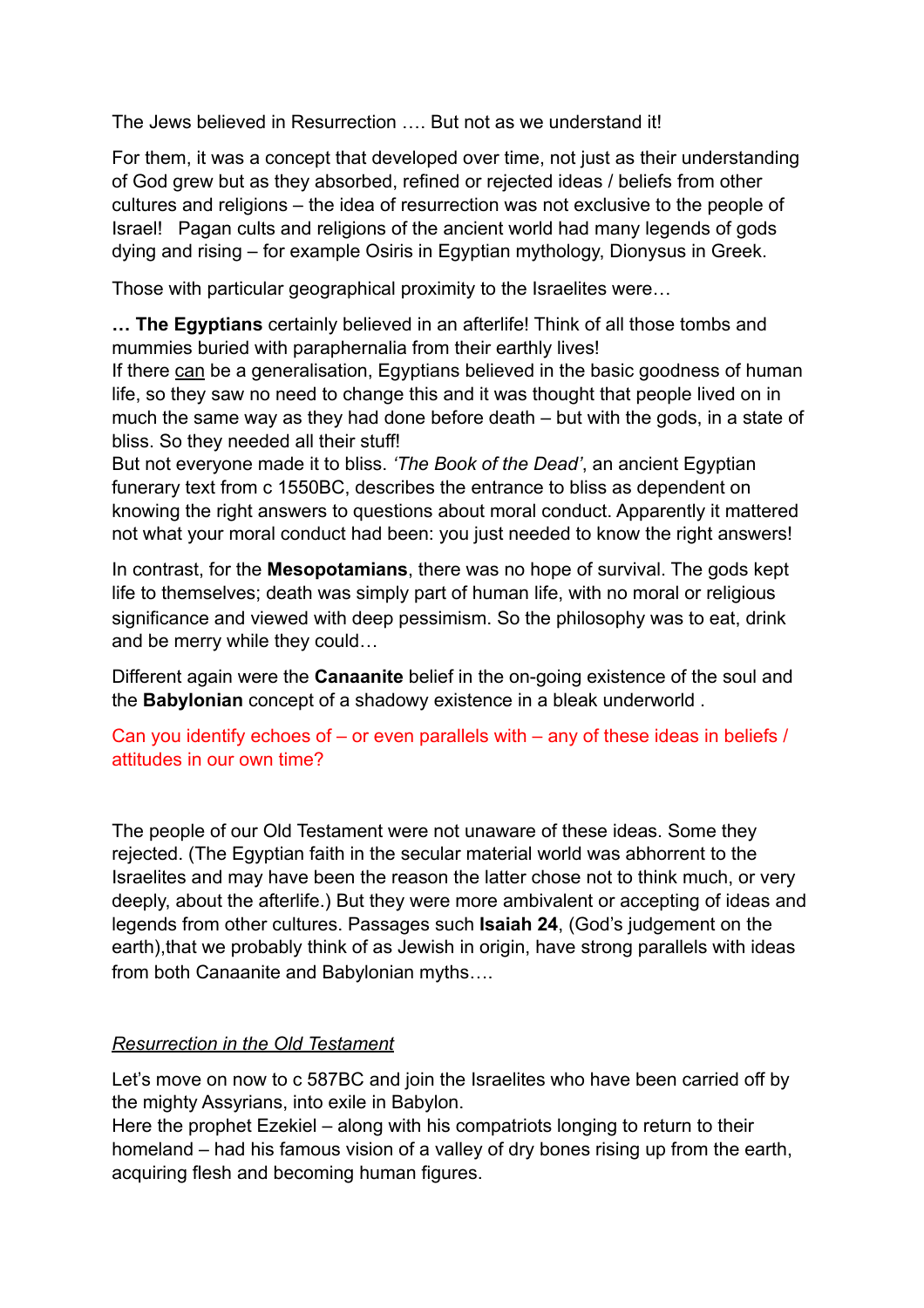Quickly remind yourself of this in **Ezekiel 37: 1-14 .** 

Given his circumstances and longing – and what he heard from God – how do you think Ezekiel understood his vision?

Remembering where he was and where he wanted to be, it's not surprising that Ezekiel understood this vision as a picture of the restoration of the people of Israel and the rebuilding of the Temple – crowning symbol of God's favour towards Israel and sign of Yahweh's greatness.

But as the exile continued, people began to wonder if Ezekiel's vision was about more than "just" a return from exile.

They went on wondering this after their return, when, even after the Temple was rebuilt, Israel was far from back to a position of greatness! The reality was continued struggle for survival against powerful neighbours and no Israelite really believed all Ezekiel's prophecy had yet taken place!

So, slowly, (everything happens slowly!) the idea of resurrection as restoration of Israel's fortunes and the re-establishment of all that had been lost, was augmented by an understanding of resurrection as a metaphor for vindication for all Israel had suffered.

First vindication, then restoration! Job done ...or was it ?

The people of God were aware that Ezekiel's vision hinted at more than Israel's restoration and although it is not always easy to distinguish between the hope for Israel's survival and the hope for human resurrection, they began to pick up hints of "something more" from other passages in their Hebrew scriptures that expressed a (usually vague) hope for an afterlife.

## **Look at Psalms 49 & 73.**

What is the hope for an afterlife expressed in these psalms?

#### **Look at Isaiah 53**

Here is another famous OT passage.

Try hard – try very hard! – to forget your New Testament for a moment. You are a Jew before the time of Jesus and you are acutely aware of your Jewish heritage - What might this passage suggest to you about resurrection?

Along with specific passages, there are also references to *Sheol,* the place of the dead throughout the OT.

What do you understand by this word? What image(s) come to mind?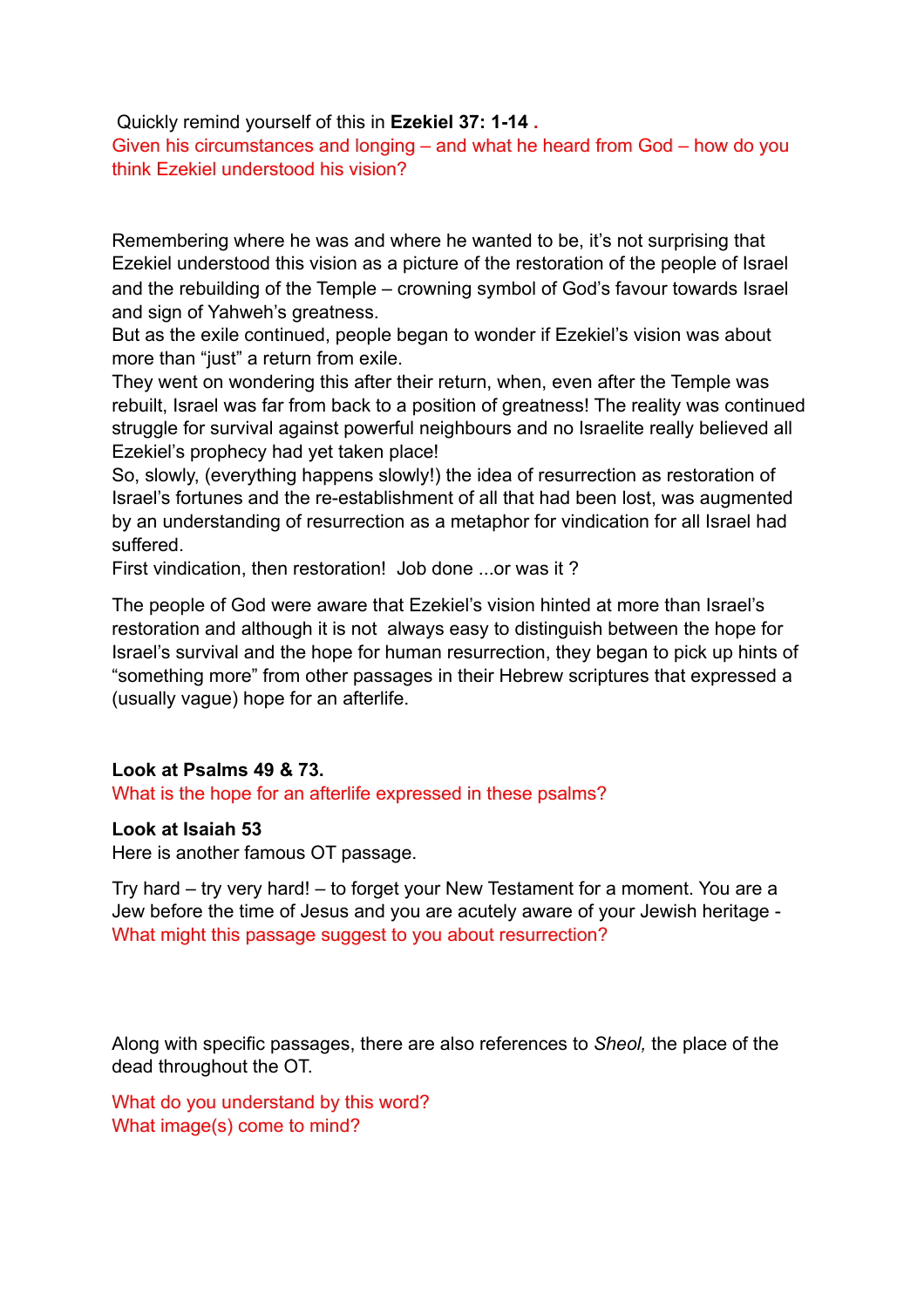## Read **Numbers 16:31-33**

How does this very early recorded reference to sheol depict it? What do these verses tell us about people's understanding at the time?

Think about **Job** … Can you remember his ideas about life after death?

.. and look at **Psalm 88.**

What does this psalm tell us about contemporary views of sheol?

**Psalm 30** gives us a clue to a new understanding about sheol. What is it?

Also running through the OT and Apocrypha are explicit references to the existence of the soul as distinct from the body and more than a suggestion of resurrection as the immortality of the soul.

**Psalm 49:15** brings the ideas of soul and sheol together with its idea of the soul being ransomed from the power of sheol.

**Wisdom 3:1-9,** verses that describe the destiny of the righteous, "running like sparks through the stubble", puts forward the belief that God holds in God's hand the souls of the righteous and no torment will ever again touch them.

With all the above bubbling away in the background for the people of the Old Testament, the first clear expression of hope of resurrection with which we can perhaps really identify comes from the **Book of Danie**l, dating c 164BC, from the Maccabean period.

(This began c 200 years before Jesus. The Maccabees were a group of Jewish rebels / freedom fighters / terrorists ( depending on your viewpoint!) who fought against the Seleucid Kings who ruled Judah and who harshly supressed the Jewish religion.)

Look at **Daniel 12.** What is the understanding of resurrection here?

The faith of the wise teachers, who enabled the people of God to understand and cling to their faith during a time of persecution, could risk death by speaking out against oppression. Doing the right thing according to one's faith and thus losing one's life and finding immortality is better than giving in to oppression and keeping one's earthly life.

Does this statement remind you of anything? (Hint! Think of Jesus!)

The theology expressed in **1 & 2 Maccabees** ( in our Apocrypha) from much the same period of C2nd into C1st BC also focusses on this idea of resurrection for the just, when God, majestic and merciful, will judge. And **2 Macc 7** ( a grisly description of the torture of Jewish people) expresses a clear hope in God raising people from the dead in a recognisable form.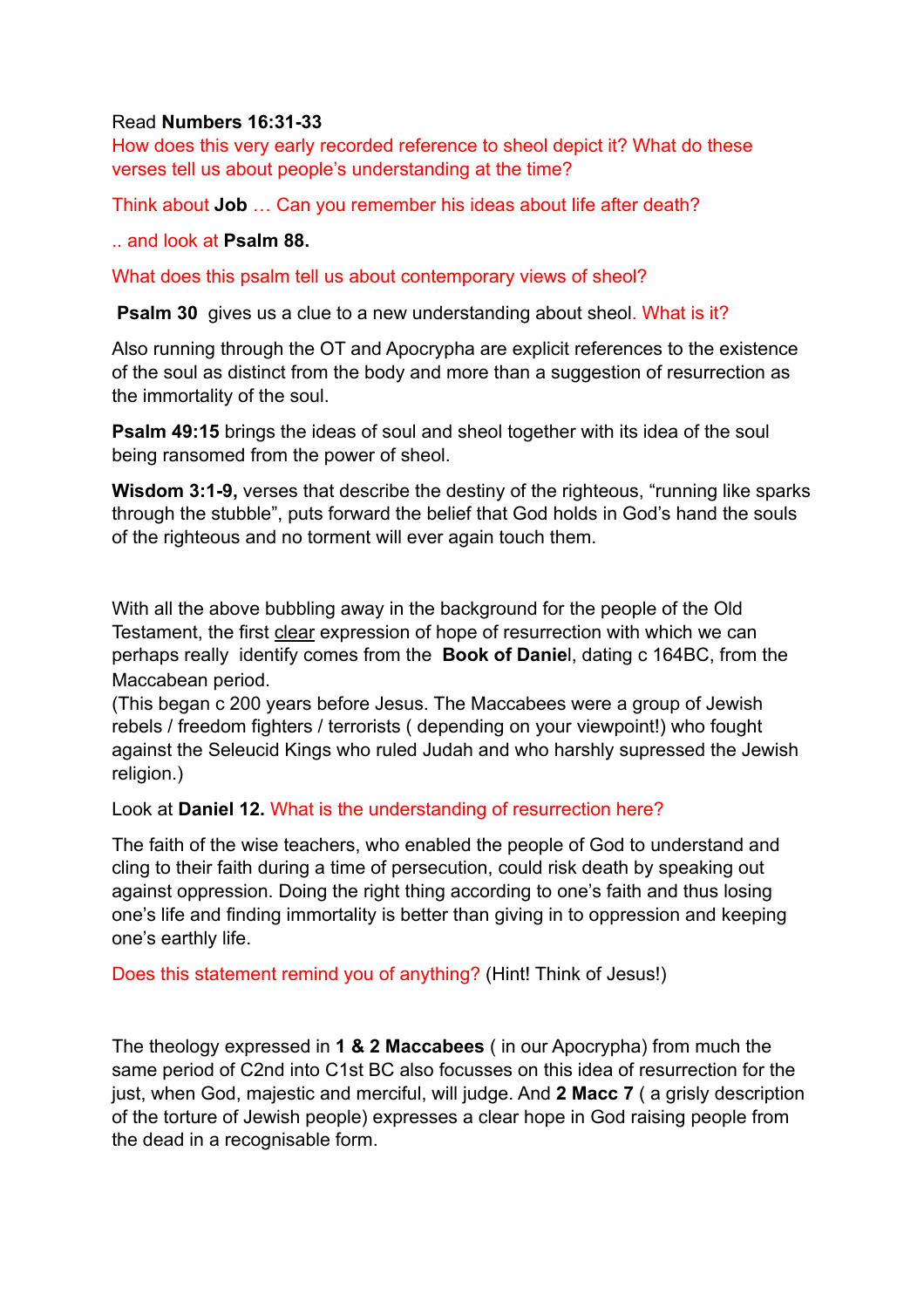# *From BC to AD*

By the C1st BC, the idea of bodily resurrection began to gain currency in mainstream Judaism, largely due to the Pharisees. The Pharisees (one of the two opposing groups that called the shots in terms of interpreting and implementing Jewish law – the others were the Sadducees) were open to the idea of a supernatural world interacting with life on earth (Think of the comic story in Acts 12 and what is said following Rhoda's announcement) and this, together with a growing understanding of Israel's God, leads them to re-examine passages such as **Isaiah 65:17**

Perhaps resurrection was not some shadowy existence of the soul or a continuation of earthly life in a new setting.

Perhaps resurrection meant a new life in a new world !

## However!

As we know, things of history are never tidy or clear cut and even as the idea of resurrection in a new bodily form began to emerge, there was still the question of how this could happen. How could a human body survive death? And many Pharisees held on to the old ideas about resurrection.

So, as we know from the C1st AD Jewish historian Josephus (and from Acts 23:7-8), as BC moved to AD, while resurrection was an important aspect of the Pharisees' theology, the latter was still overlaid by the old ideas, including the persistent hope of resurrection as God crushing Israel's enemies and restoring their former glory.

And for the Sadducees, a disembodied soul living on was the only understanding they were prepared to accept.

# Think whether there are people you know who hold the same belief. What might you say to them?

Sadducees based their rejection of the idea of bodily resurrection on the fact that the Pentateuch is silent on the subject. **Deuteronomy 25:5-10** was their proof text and they would no doubt have also cited a verse from their own apocryphal writing, the **Testimony of the Twelve, Book of Jubilee, 23:31** "Their bones will rest in the earth but their spirits will have much joy".

As an interesting aside their second major reason for rejecting the concept of bodily resurrection was very probably because it was championed by their arch-rivals the Pharisees! Pharisees posed a real threat to the Sadducees, with their revolutionary ideas about establishing the kingdom of God by overthrowing existing religious order - including the Sadducees!

Resurrection was a political matter in C1st Judaism!

And whatever questions were being debated, we can say with some certainty that whatever the Jews were expecting, it was not the resurrection of a crucified troublemaker from Nazareth. For them, resurrection based on anything other than righteous Judaism was unthinkable!